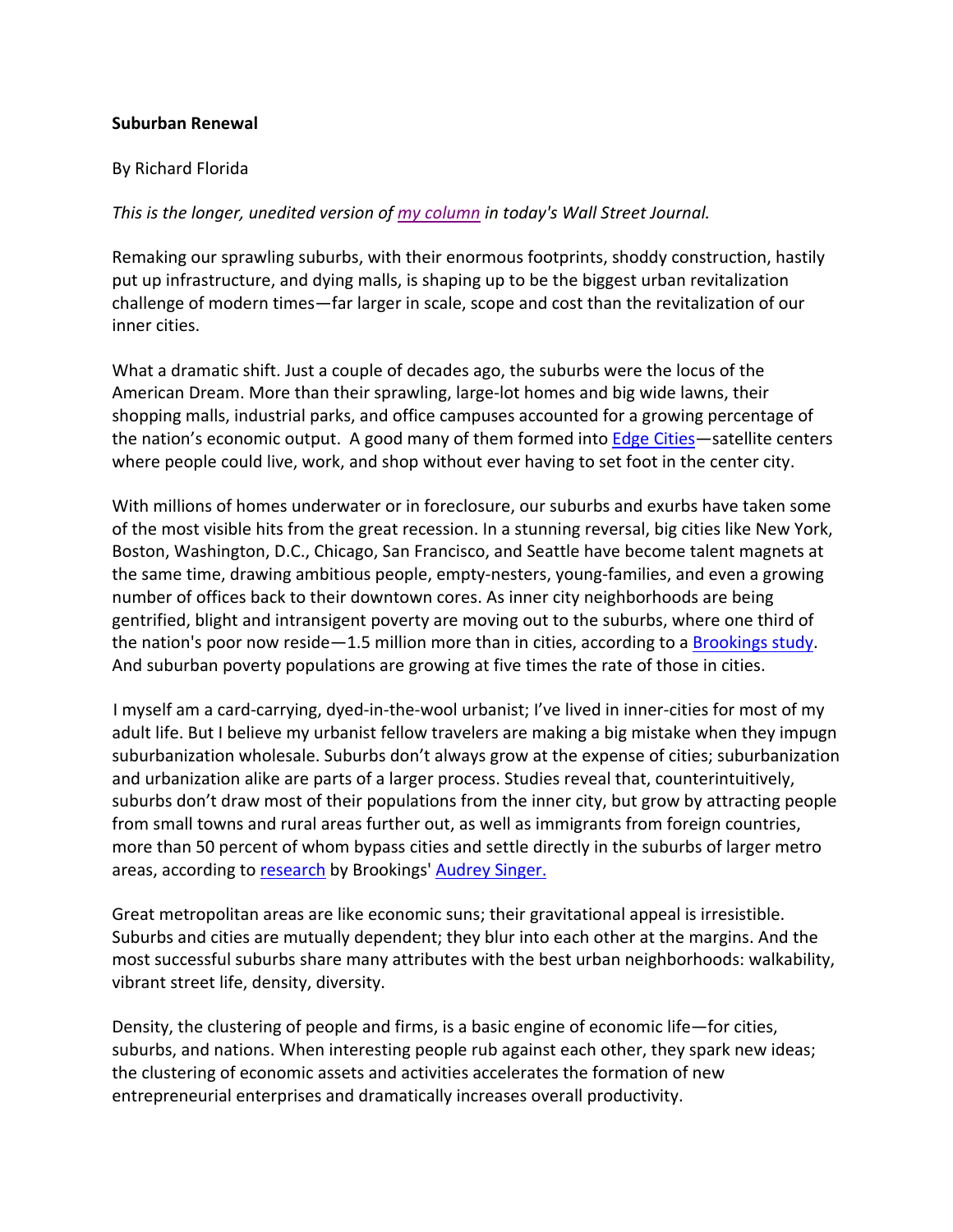The idea that such clustering only happens in Manhattan‐style urban centers is shortsighted and parochial—it's characteristic of Silicon Valley too, and Nashville, whose cluster of musicians, composers, studios, publishers, and record companies has made it the most concentrated center of commercial music‐making in the world. But we need more of it and too many of our suburbs and exurbs don't have much of it at all. The key to our suburbs' renewal is not beautification but densification. As our suburbs become more clustered, they'll become more economically energetic—with benefits for us all.

Renewing our suburbs is part and parcel of broader economic recovery. The very act of restoring them—of retrofitting them for the new ways of living and working that our emerging new economic order requires–will help bring back prosperity overall.



*Sources: Map by Zara Matheson of the Martin Prosperity Institute. Data from Christopher Leinberger.*

 $\sim \sim \sim$ 

Though some of our most stressed suburbs might have passed the tipping point— like those brand new unsaleable houses on the far-out fringes of L.A. that were bulldozed to the ground not too long ago, double‐paned windows, granite countertops, whirlpool baths, and all—most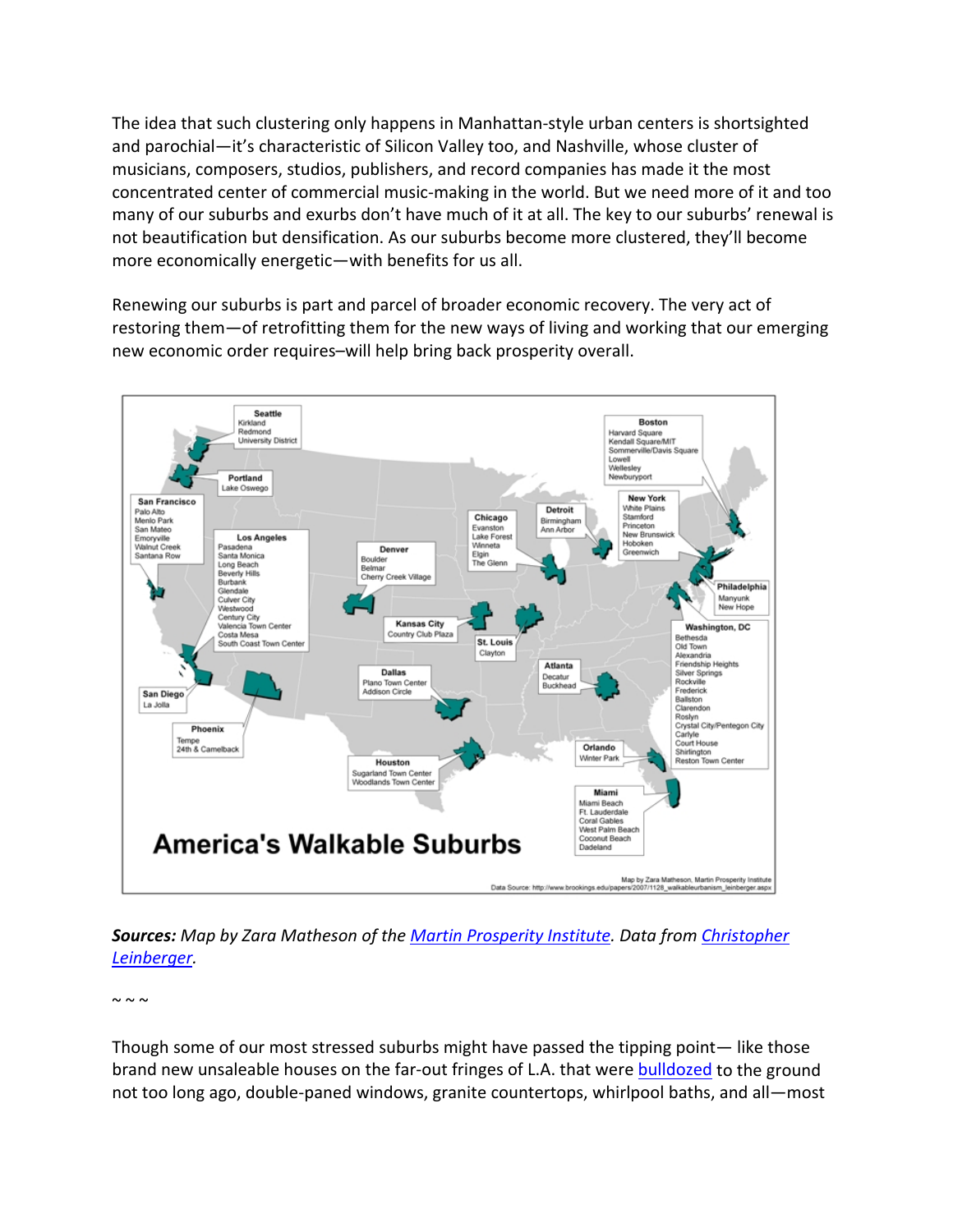of them aren't going to fade away. Just over half of Americans live in the suburbs, and the great majority of them are content to stay. More than two-thirds (68 percent) of suburbanites are "satisfied" or "very satisfied" with where they live; 57 percent rated their communities as the "best" or "near-best," according to a survey I conducted with the Gallup Organization and report in my book *Who's Your City?* A separate Pew survey identified the group of Americans that is most satisfied with their living choices as college‐educated suburbanites–62 percent of whom said there was no better place for them to live.

Even before the recession, our changing demography had begun to alter the texture of suburban life in favor of denser, more walkable, mixed‐use communities. Ozzie and Harriet stereotypes notwithstanding, the average age of marriage has been rising, households have gotten smaller, and single people now outnumber marrieds. Only about one in five American households consists of two parents with children living at home, according to data from the U.S. Census Bureau. Many baby boomers who are in their empty‐nester phase are looking to downsize, and younger Americans faced with a stagnant economy are putting off having families a little longer and are staying put in their apartments or moving home with mom and dad.

The recession accelerated this process of change. Much has been made of the shift to a socalled "new normal" where consumers scale back on debt, purchase less material things, spend more time with family and friends, and seek greater meaning in their lives. It may sound like the wishful thinking of crunchy granola, ivory tower pundits —only it really is happening. Even builders and realtors have taken notice. According to an eye-opening 2009 survey commissioned by *Builder* magazine, home buyers are no longer willing to drive to the furthest edges of developments to buy the biggest house they can afford. In fact those are precisely the kinds of homes that are *not* selling. Real estate development expert Arthur C. Nelson predicts that we will have a surplus of as many as 22 million large‐lot homes by the year 2025.

Today's buyers—surprising numbers of them single women— are looking for smaller houses closer‐in, with access to parks and cultural amenities. There is a rapidly growing market for super‐energy efficient homes under 1,300 square feet – quite a departure from the 5,000‐6,000 square foot McMansions of just a few years past. "We are entering a new era of home building, where buyers look for spiritual satisfaction rather than material gain," the *Builder* study concludes. Not the kind of language we're used to hearing from the construction industry.

While most suburbanites are happy with where they live, growing numbers are increasingly unhappy with how much time they've been spending in their cars. More than half of Americans would prefer to walk more and drive less, a 2003 national survey reported, and more than a third would prefer to live in walkable communities, according to research by Jonathan Levine of the University of Michigan and his collaborators. Commuting by car is not only time‐consuming and expensive, according to research by the Nobel prize winning economist Daniel Kahneman, it is also one of life's least enjoyable activities. Most suburbanites don't want to move to the city; they'd like the best aspects of city life—its liveliness, its amenities, its walkability—to come to them.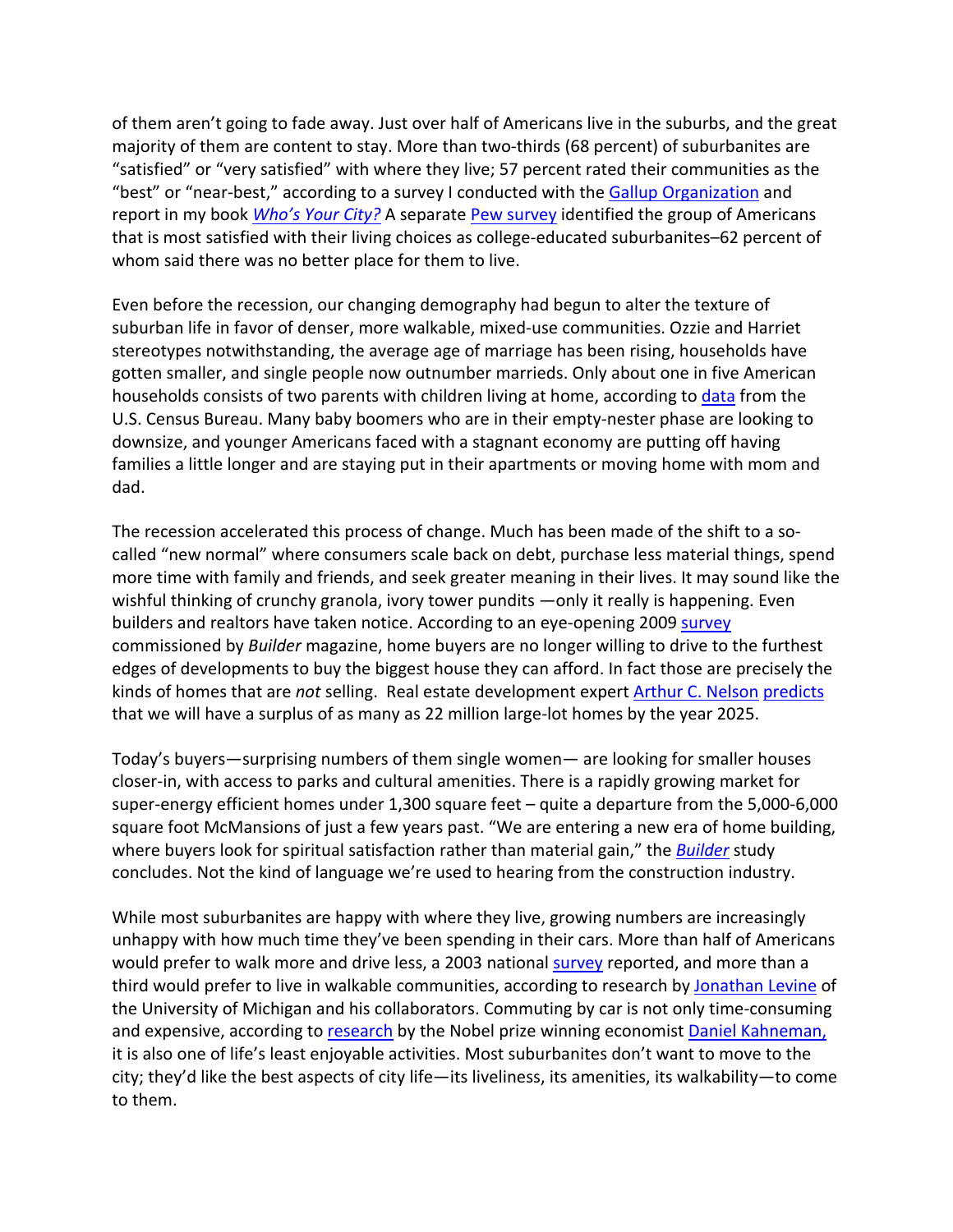### America's most walkable communities

| Suburban Town Center |
|----------------------|
| Greenfield           |

| Rank           | City                         | Human<br>Capital | Human<br>Capital<br>Rank | Income<br>Per Capita | Income<br>Rank | <b>Travel</b><br>Time to<br>Work | Travel<br>Time to<br><b>Work Rank</b> | Overall<br>Index<br>Score |
|----------------|------------------------------|------------------|--------------------------|----------------------|----------------|----------------------------------|---------------------------------------|---------------------------|
| 1              | Bethesda, MD                 | 81.7%            | 1                        | 79,405               | $\overline{2}$ | 25.3                             | 20                                    | 23                        |
| $\overline{2}$ | Princeton Township, NJ       | 75.9%            | $\bar{2}$                | 56,360               | $\overline{7}$ | 25.5                             | 21                                    | 30                        |
| 3              | Highland Park, TX            | 74.7%            | 3                        | 97,008               | $\mathbf{1}$   | 27.5                             | 32                                    | 34                        |
| 4              | Evanston, IL                 | 62.4%            | 13                       | 33,645               | 28             | 17.0                             | 1                                     | 42                        |
| 5              | Birmingham, MI               | 67.1%            | 8                        | 59,314               | 6              | 26.7                             | 29                                    | 43                        |
| 6              | Coral Gables, FL             | 62.5%            | 12                       | 56,220               | 9              | 26.2                             | 24                                    | 45                        |
| $\overline{r}$ | Winter Park, FL              | 50.1%            | 26                       | 38,791               | 19             | 18.8                             | 3                                     | 48                        |
| 8              | Menlo Park, CA               | 61.7%            | 15                       | 53,341               | 11             | 25.5                             | 22                                    | 48                        |
| 9              | Lake Forest, IL              | 73.8%            | 5                        | 77,092               | $\bar{a}$      | 33.7                             | 43                                    | 51                        |
| 10             | Kirkland, WA                 | 47.4%            | 28                       | 38,903               | 18             | 21.6                             | 6                                     | 52                        |
| 11             | Woodlands, TX                | 55.7%            | 21                       | 37,724               | 22             | 21.9                             | 9                                     | 52                        |
| 12             | Bellevue, WA                 | 54.1%            | 22                       | 41,994               | 16             | 23.8                             | 14                                    | 52                        |
| $T-13$         | Culver City, CA              | 50.4%            | 25                       | 38,063               | 21             | 21.6                             | $\overline{7}$                        | 53                        |
| $T-13$         | Palo Alto, CA                | 74.4%            | 4                        | 56,257               | a              | 31.7                             | 41                                    | 53                        |
| 15             | Silver Springs, MD           | 49.9%            | 27                       | 36,844               | 23             | 18.8                             | 4                                     | 54                        |
| 16             | Santa Monica, CA             | 62.1%            | 14                       | 60,774               | 5              | 28.3                             | 35                                    | 54                        |
| 17             | Clayton City, MO             | 69.7%            | 6                        | 48.055               | 12             | 29.9                             | 37                                    | 55                        |
| 18             | Plano, TX                    | 53.3%            | 23                       | 36,514               | 24             | 22.1                             | 10                                    | 57                        |
| 19             | Addison, TX                  | 44.6%            | 30                       | 38,606               | 20             | 21.8                             | 8                                     | 58                        |
| 20             | Boulder, CO                  | 66.9%            | 9                        | 27,262               | 36             | 23.8                             | 15                                    | 60                        |
| 21             | Ann Arbor, MI                | 69.3%            | 7                        | 26,419               | 38             | 24.2                             | 16                                    | 61                        |
| $T-22$         | Alexandria, VA               | 59.9%            | 16                       | 53,908               | 10             | 29.4                             | 36                                    | 62                        |
| $T-22$         | Greenwich, CT                | 58.8%            | 18                       | 74,346               | 4              | 30.4                             | 40                                    | 62                        |
| 24             | Pasadena, CA                 | 45,3%            | 29                       | 39,190               | 17             | 24.6                             | 17                                    | 63                        |
| 25             | Cambridge City, MA           | 65.1%            | 10                       | 31,156               | 30             | 26.4                             | 28                                    | 68                        |
| 26             | Hoboken, NJ                  | 59.4%            | 17                       | 43,195               | 13             | 30.2                             | 38                                    | 68                        |
| 27             | Reston, VA                   | 62.8%            | 11                       | 42,747               | 14             | 34.7                             | 44                                    | 69                        |
| 28             | Ft Lauderdale, FL            | 31.5%            | 37                       | 27,466               | 34             | 18.4                             | $\overline{2}$                        | 73                        |
| 29             | The Glenn (Glenview Village) | 55.9%            | 20                       | 42,384               | 15             | 30.3                             | 39                                    | 74                        |
| 30             | Burbank, CA                  | 32.7%            | 36                       | 32,208               | 29             | 22.6                             | 11                                    | 76                        |
| $T-31$         | West Palm Beach, FL          | 29.3%            | 40                       | 27,466               | 35             | 21.0                             | 5                                     | 80                        |
| $T-31$         | Glendale, CA                 | 37.7%            | 35                       | 29,758               | 32             | 23.2                             | 13                                    | 80                        |
| 33             | San Mateo in SF              | 39.0%            | 34                       | 36,045               | 25             | 26.2                             | 25                                    | 84                        |
| 34             | Stamford, CT                 | 39.6%            | 32                       | 34,987               | 26             | 26.4                             | 27                                    | 85                        |
| $T-35$         | White Plains City, NY        | 41.1%            | 31                       | 33,825               | 27             | 27.0                             | 30                                    | 88                        |
| $T-35$         | Rockville, MD                | 52.9%            | 24                       | 30,518               | 31             | 27.5                             | 33                                    | 88                        |
| 37             | Decatur County, GA           | 56.0%            | 19                       | 38,791               | 33             | 32.5                             | 42                                    | 94                        |
| 38             | Frederick, MD                | 29.9%            | 38                       | 23,053               | 41             | 24.9                             | 18                                    | 97                        |
| 39             | Buckhead                     | 10.7%            | 44                       | 13,253               | 44             | 22.8                             | 12                                    | 100                       |
| 40             | Tempe, AZ                    | 39.6%            | 33                       | 22,406               | 42             | 26.3                             | 26                                    | 101                       |
| 41             | Costa Mesa, CA               | 29.1%            | 41                       | 23,342               | 40             | 25.8                             | 23                                    | 104                       |
| 42             | Elgin, IL                    | 20.5%            | 43                       | 21,112               | 43             | 25.1                             | 19                                    | 105                       |
| 43             | South Beach, FL              | 29.7%            | 39                       | 26,700               | 37             | 27.0                             | 31                                    | 107                       |
| 44             | Long Beach, CA               | 27.9%            | 42                       | 25,549               | 39             | 27.7                             | 34                                    | 115                       |

*Sources: Analysis by Patrick Adler; graphics by Michelle Hopgood of the Martin Prosperity Institute. List of walkable suburbs from Christopher Leinberger. Human capital refers to adults with a bachelor's degree or more; travel time to work is one‐way travel from work to home. Human capital, income, and travel time to work data from the U.S. Census Bureau.*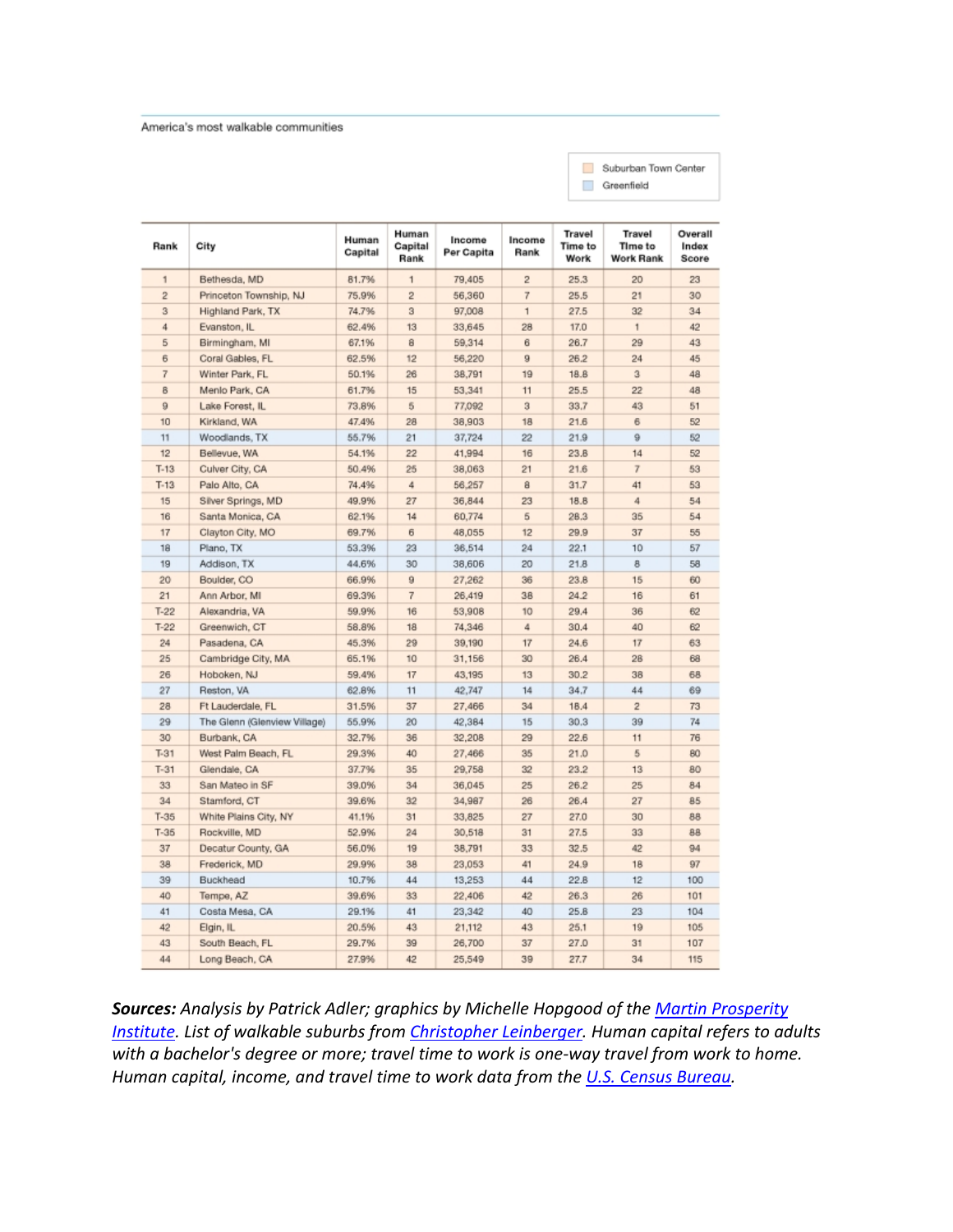$\sim \sim \sim$ 

Walkable suburbs are some of America's best places to live; they provide a model for renewal for their sprawling, spread‐out siblings. Relatively dense commercial districts, with shops, restaurants, and movie theaters, as well as a wide variety of housing types, have always been a feature of the older suburbs that grew up along the streetcar lines of big metro areas. A 2007 study by suburban redevelopment expert Christopher Leinberger found more than 150 walkable places in America's 30 largest metro regions–places like Hoboken, Montclair, Maplewood, and Princeton in New Jersey; Stamford and Greenwich, Connecticut; Brookline, Massachusetts; Bryn Mawr, Pennsylvania; and Royal Oak and Birmingham, Michigan, outside Detroit. Newer versions of walkable suburbs can be found in regions that developed later, like Palo Alto in the heart of Silicon Valley; Santa Monica; Boulder, Colorado; Coral Gables, Florida; Decatur outside Atlanta; and Clayton near St. Louis.

These are the places where Americans are clamoring to live, where housing prices have held up even in the face of one of the greatest real estate collapses in modern memory, as Leinberger documents in his book, *The Option of Urbanism*. The desire for walkability can be measured in dollars and cents. Houses in walkable neighborhoods command higher prices than houses in more distant, less dense locations. A recent study by urbanist Joe Cortright for CEOs for Cities analyzed the sales of 90,000 homes in 15 major metros. In 12 out of 15 of them, walkability commanded a premium—sometimes of hundreds of thousands of dollars in places like the D.C. suburbs.

With help from my colleague Charlotta Mellander, I examined the economic relations of walkability (as ranked in Leinberger's research and by the walkscore index) across 40 or so other U.S. metropolitan regions. We found that metros with walkable suburbs had greater economic output, higher incomes, and higher housing prices; higher levels of human capital, higher membership in the creative class; higher levels of patented innovations and of high‐tech industries and employees; not to mention higher levels of happiness.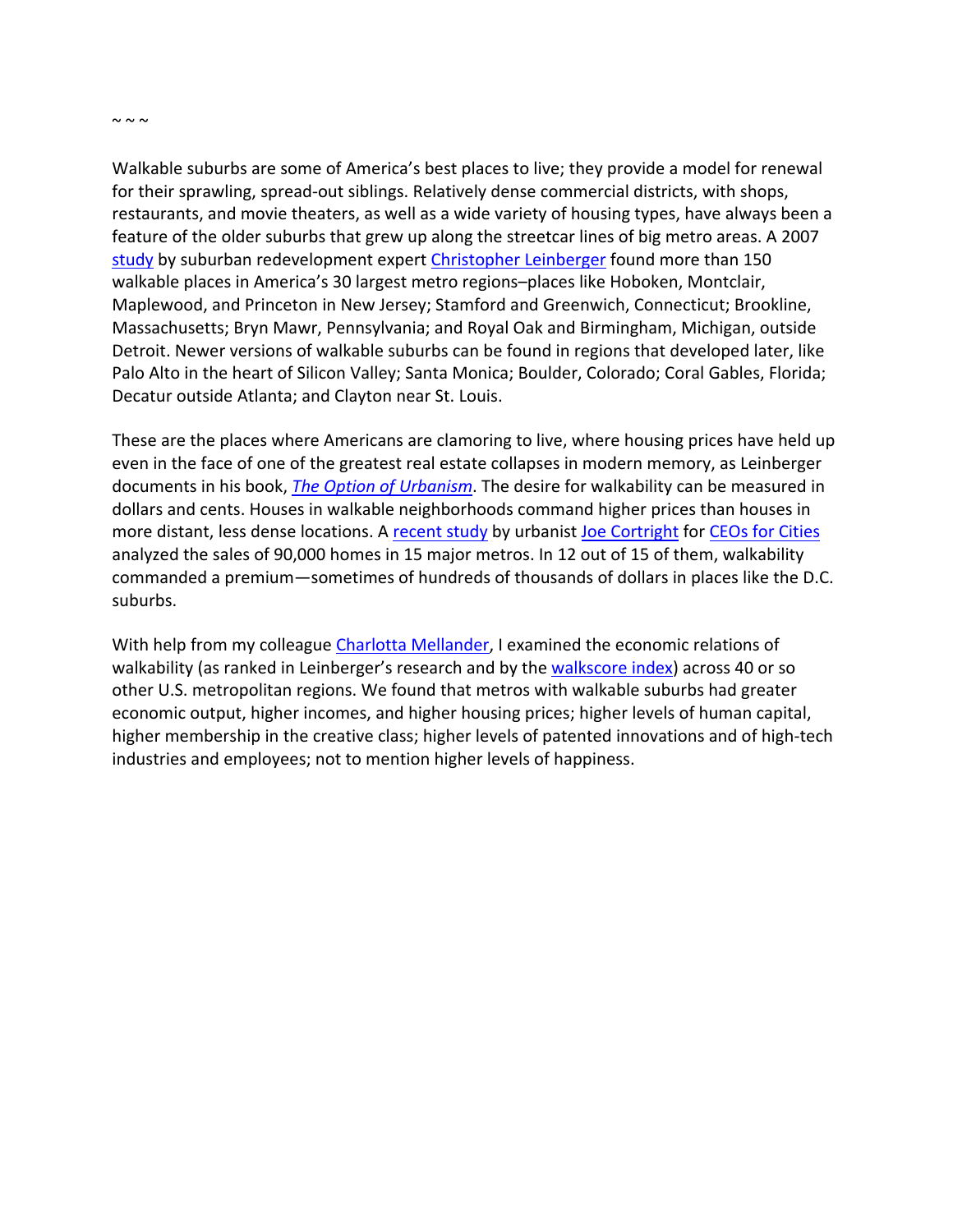#### Correlation analysis: key results



Sources

Walkable suburbs rank is based on: http://www.brookings.edu/papers/2007/1128\_walkableurbanism\_leinberger.aspx The values are logged. The walkscore index is based on: http://www.walkscore.com/rankings/most walkable cities.php. Income, human capital, graduate and professional degree, gay index,<br>bohemian index are from the American Community Survey. Econom is from the Bureau of Labor Statistics. Housing Price is from the National Association of Realtors. Happiness or well-being is from the Gallup Organization. All are for the most current year available

It goes both ways. On the one hand, skilled, affluent people prefer walkable neighborhoods, especially when they have young families. Many move from denser city neighborhoods, like Georgetown or Adams Morgan or Capitol Hill, to places like Bethesda, or from Manhattan or Brooklyn to Montclair or Westport or Greenwich, because they can gain security and access to good schools without having to give up amenities they left behind in the city. Whether they move to these suburbs specifically *because* of their walkability, their urban virtues of mixed use and generally medium-scale density ensure that the innovation and productivity-enhancing effects of clustering continue to be available to them. Just as they did in the city, people bump into each other in coffee shops and other such Third Places; they discuss projects and make deals. This sort of thing is legendary, from Silicon Valley to Nashville's Music Row.

If America's oldest suburbs have been its most resilient, they are not its most typical. Many of the inner-ring suburbs that boomed after World War II started out with more modest endowments of human and physical capital; some of them have since lapsed into significant disrepair. But as the metro areas continued to expand, many of these places have seen their land values rebound because they're closer in. Ferndale, Michigan, just outside of Detroit, has gone far to revitalize itself by promoting its art scene, building affordable housing, and by marketing itself as gay friendly. Arlington, Virginia, has added density by building mixed‐use high-rise complexes at its 11 Metrorail stations while encouraging the development of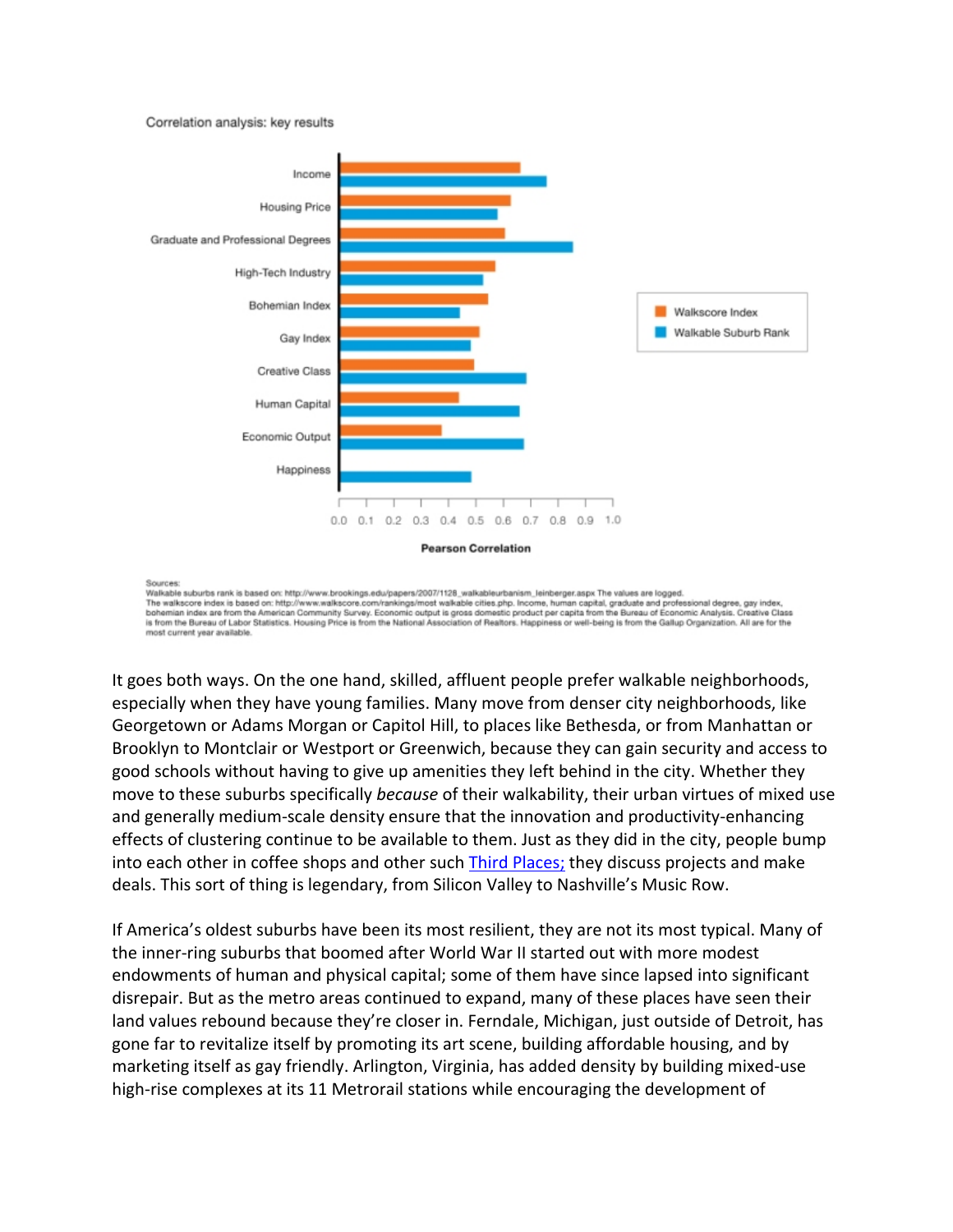independent businesses in its older neighborhoods. It is a place of exhilarating contrasts, with funky coffee shops, vintage clothing stores, and places to hear indie bands close upon gleaming office towers and chain restaurants. Bellevue, Washington, just across from Seattle which has been retrofitting and adding density and mixed-land use to its downtown for some time, recently launched a major core-building initiative, the "Bel-Red Area Transformation," a 900acre urban infill project that will bring mixed‐use development, light rail, new streets, parks, and open spaces to a disused stretch of highway.

But not all of America's suburbs have the option of developing compact cores along streetcar lines or transit; not all are filled with old, wonderful housing stock that is ripe for gentrification, not all of them are filled with the kinds of mega‐talented techies and visionaries who are flocking to Silicon Valley. Many are sprawling, relatively characterless places, with spread out populations living in cookie‐cutter houses on large lots, who commute long distances to work. These suburbs have to rebuild from the bottom up.

In Phoenix, Arizona, three abandoned strip malls, clustered at the corner of 40th and Campbell Streets, have been converted into a restaurant, an upscale grocery, a chic bakery, and a cocktail bar. It's called Le Grande Orange and it has become a huge attraction, both for customers and local home buyers, who want to live within walking distance of it.

National Harbor, a mix of hotels, residential units, marinas, parks, stores, and indoor and outdoor entertainment venues, is being built on the footings of two previous failed projects in Prince George's County, Maryland. When completed, it will extend along a mile and a quarter of the Potomac.

Two professors of urban design and architecture, **Ellen Dunham-Jones of Georgia Tech and June** Williamson of City College of New York, have literally written *the* book on the challenges and opportunities that our failing suburbs present—*Retrofitting Suburbia: Urban Design Solutions for Redesigning Suburbs*. Documenting strategies of redevelopment, re‐inhabitation, and re‐ greening, they focus on what to do with superannuated or abandoned malls and suburban office and industrial parks.

As Americans take their business to larger and larger "mega-malls," the smaller, older ones are left to languish. A 2001 PricewaterhouseCoopers study found that one in five malls were dead or dying ‐ 7 percent were effectively dead and another 12 percent were vulnerable and likely to fail in the near future. But these troubled malls have become the sites of a wave of renewal. Outside of St. Paul, the parking lot that surrounded a dead shopping center built on land fill was turned back into wetlands—which in turn attracted new "lakefront" townhome development. In Lakewood, a suburb of Denver, Colorado, a dead mall on a single 103‐acre superblock is being transformed into **Belmar**—22 urban blocks with parks, bus lines, restaurants, stores, and 1,300 new households—the downtown that Lakewood never had. Eight of the 13 regional malls in the Denver area are now planning or have completed makeovers.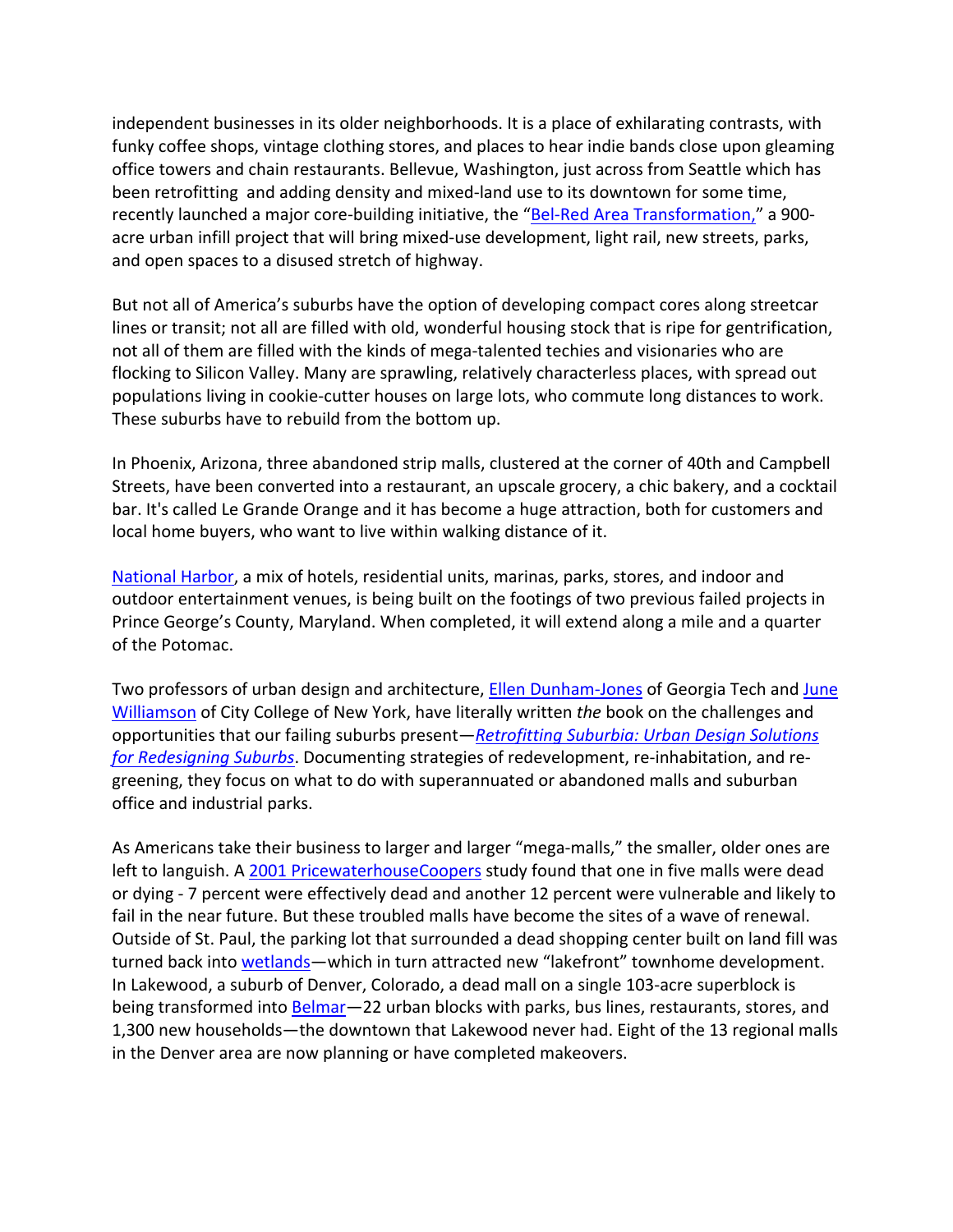But perhaps the biggest retrofit of all is happening in Tysons Corner, Virginia, the virtual archetype of an auto-dependent, sprawling edge city. Located near the junctions of three major highways, it boasts 25 million square feet of office space and four million square feet of retail space (including one of the largest malls on the East Coast). Though only 18,500 people live there, its population swells to 120,000 every day. Decades ago, developers hailed it as the wave of the future—one of hundreds of new stretched out, auto‐dependent satellite centers that would render our old downtown commercial centers obsolete. But for all the jobs it supports, stores it houses, and tax revenue it generates, Tysons Corner has been losing out of late. Its perpetual traffic gridlock and its lack of human energy have caused homebuyers to choose other places; some of the companies that were headquartered there have even moved back into the District of Columbia.

But now a major retrofit is in motion, led by its major developers and land-owners who seek to make it more walkeable, denser with a more integrated mix of uses, and more connected to the city via transit. When the D.C. Metro announced plans to build an extension to Dulles Airport that would pass through Tysons Corner, the biggest debate was not about whether or not it was needed, but whether or not to bury it underground – an expensive proposition, but one that would free up land for even more integrated mixed‐use development. On June 22, 2010, the Fairfax County Board of Supervisors adopted a comprehensive plan that would transform the town from "a sprawling suburban office park" to a "24‐hour urban center where people live, work, and play." There is a certain irony in this. America's archetypal Edge City is seeking to reinvent itself as a place whose hallmarks will be walkability, green construction, access to public transportation, and abundant public amenities, like parks and bicycle trails—something that sounds very much like a *real* city. And, what's also pretty astonishing is it has competition. Nearby edge cities in Crystal City and White Flint have proposed similar transit‐based retrofits of hundreds of acres. It is something that needs to happen—and that is starting to happen across more and more of our suburbs.

There are countless other opportunities for reclamation, all across America. Disused golf courses can be transformed into parks and nature sanctuaries; abandoned car dealerships can be landscaped and developed as new, mixed-use neighborhoods. Whole commercial corridors, as Dunham‐Jones and Williamson put it, "are being retrofitted in ways that integrate rather than isolate uses and regenerate underperforming asphalt into urban neighborhoods." Developers are decking over the parking lots at commuter rail stations and building high- and mid-rise office/commercial/residential complexes atop them; they are cutting streets through formerly walled‐off corporate campuses and adding restaurants, stores, and public spaces. While the recession has slowed down most of the suburban renewal projects, it's provided further impetus for community service and regreening efforts. Abandoned big-box stores are being made over into senior centers and schools and libraries—amenities that are just as essential for neighborhoods as eateries and boutiques. Most of these retrofits, of course, are a far cry from the organic authenticity of "real cities," Dunham‐Jones and Williamson note, but they build community and lay the groundwork for still further redevelopment. Writ large and multiplied across hundreds of other metros, they are remaking the way Americans live and